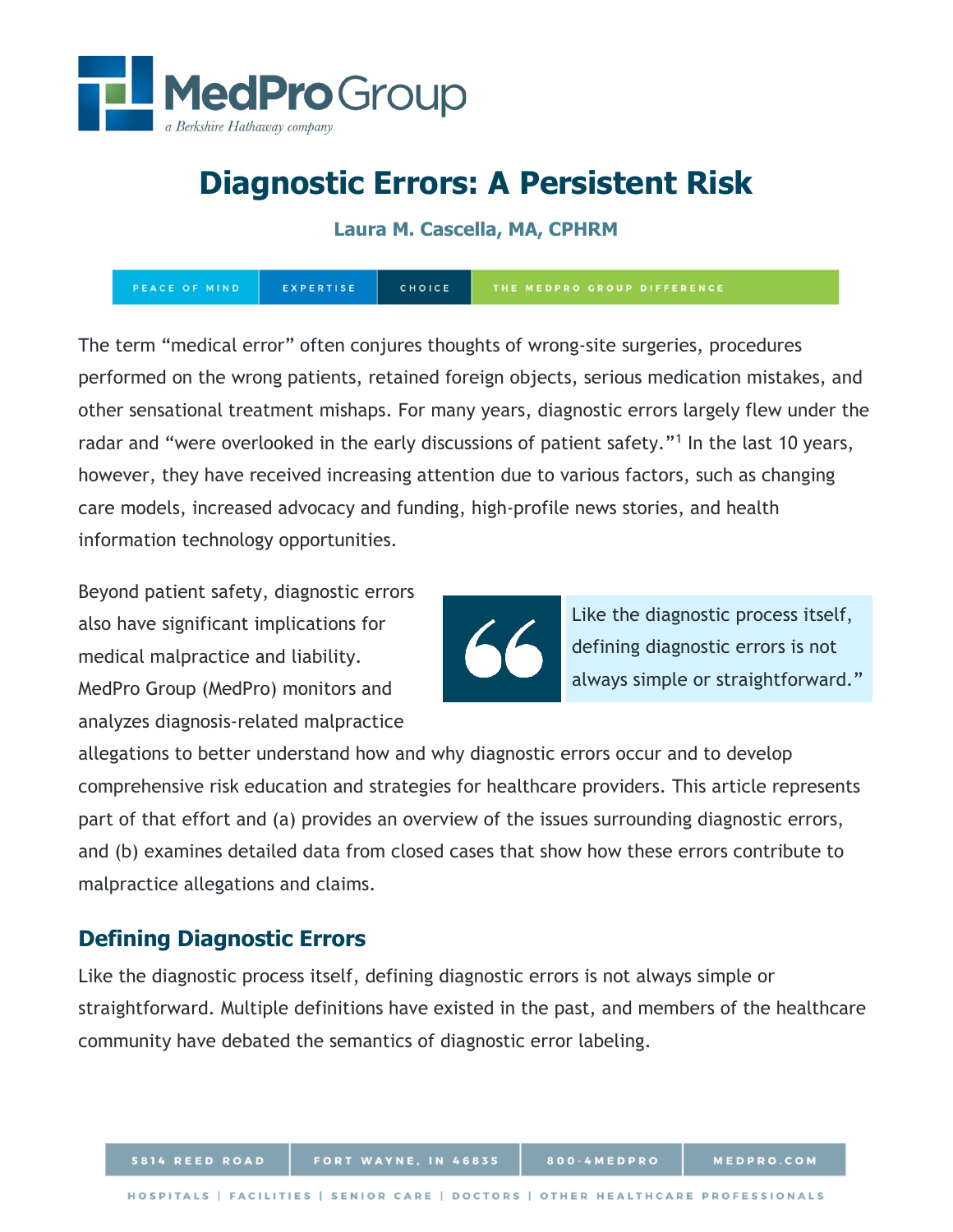The Society to Improve Diagnosis in Medicine (SIDM) notes that diagnostic errors generally fall into three broad categories with some overlap:

- **1. Delayed diagnosis:** An error that occurs when a diagnosis is not made in a timely manner. For example, a delayed diagnosis might occur if a healthcare provider fails to follow up on a critical lab result until the patient comes in for a routine appointment a year later. However, delayed diagnoses can be complex because "there are very few good guidelines on making a timely diagnosis, and many illnesses aren't suspected until symptoms persist, or worsen."[2](#page-9-1)
- **2. Wrong diagnosis:** An error that occurs if an incorrect diagnosis is made prior to the correct diagnosis. For example, a wrong diagnosis might occur if a patient is diagnosed with acid reflux when, in fact, she is having a heart attack.
- **3. Missed diagnosis:** An error that occurs if no correct diagnosis is ever made. For example, following a patient's death, an autopsy reveals that the patient had undiagnosed congestive heart failure. SIDM notes that major diagnostic errors are found in 10-20 percent of autopsies. $3$

In 2015, the Institute of Medicine (IOM) released its influential report titled *Improving Diagnosis in Health Care*. The report updated the definition of diagnostic error as "the failure to (a) establish an accurate and timely explanation of the patient's health problem(s) or (b) communicate that explanation to the patient."[4](#page-9-3)

With this revamped definition — and in keeping with modern ideals of patient-centered  $care - the IOM$  reframed diagnostic errors from a patient perspective, explaining that patients ultimately bear the consequences of these errors. Further, the IOM notes that the new definition "reflects the iterative and complex nature of the diagnostic process, as well as the need for a diagnosis to convey more than simply a label of a disease."[5](#page-9-4)

# **The Scope of the Problem**

Estimates related to the incidence of diagnostic errors tend to fluctuate and vary across specialties. Dr. Hardeep Singh, a renowned expert on diagnostic errors and a reviewer for the IOM's *Improving Diagnosis in Health Care* report, has estimated that 1 in 20 U.S. adults will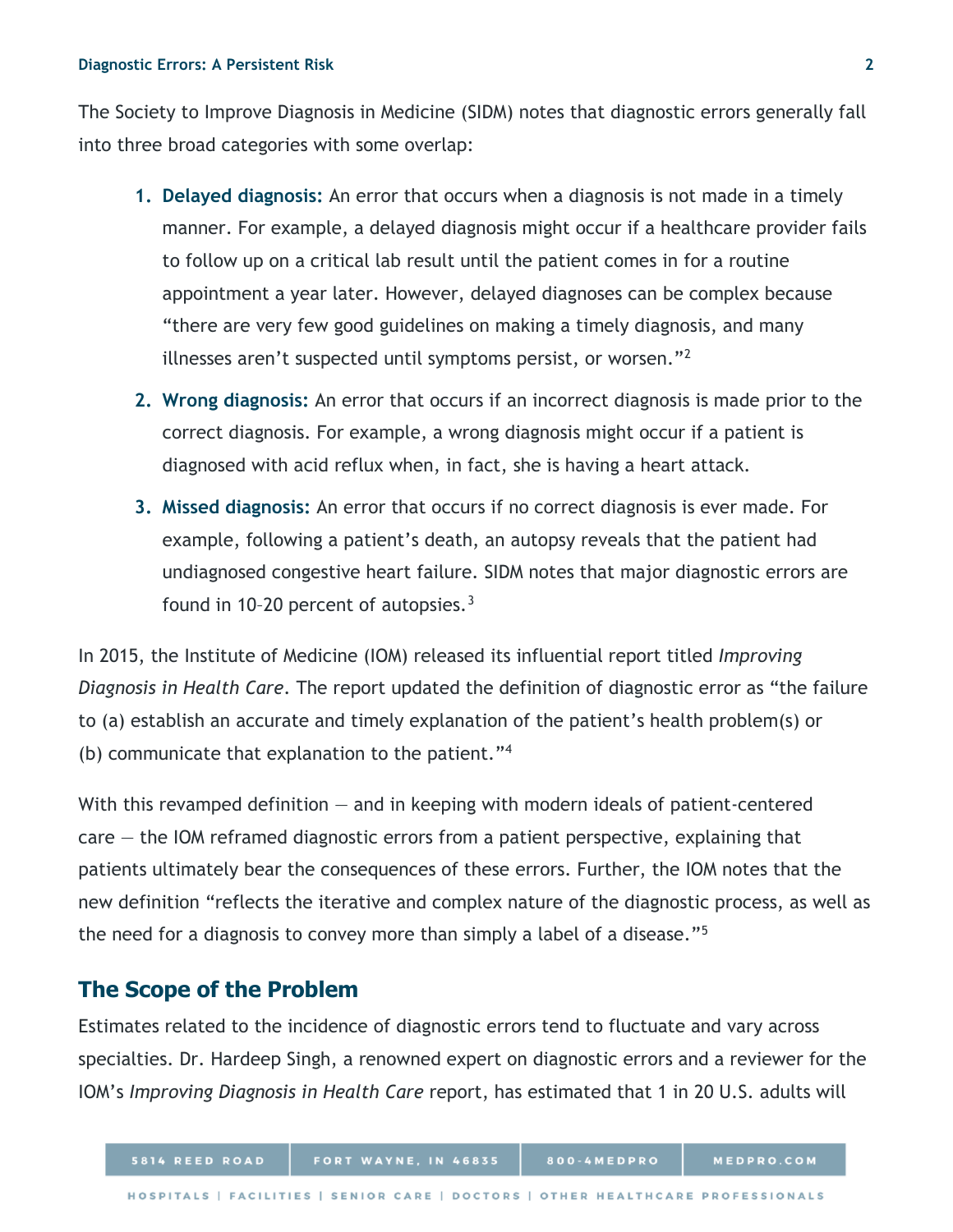experience a misdiagnosis every year.<sup>[6](#page-9-5)</sup> SIDM notes that diagnostic errors affect an estimated 12 million Americans each year and cause more harm than all other errors combined.<sup>[7](#page-9-6)</sup>

The statistics associated with diagnostic errors raise an obvious question: If these errors represent such a significant burden, as research suggests, why have they historically been overlooked? Although it's difficult to find a definitive reason, a number of factors might have played a role. For example, diagnostic errors (a) often go unrecognized or unreported, (b) can be difficult to understand

and measure due to the complexity of the diagnostic process and the factors that contribute to these errors, and (c) don't always have clear-cut solutions.[8](#page-9-7)



Although important strides have been made in elevating awareness about diagnostic errors, additional research is needed to identify gaps in the diagnostic process and study various risk-reduction techniques."

Although important strides have been made in elevating awareness about diagnostic errors, additional research is needed to identify gaps in the diagnostic process and study various riskreduction techniques.

# **Learning From Malpractice Cases**

Beyond the statistics associated with incidence of diagnostic errors and patient-related deaths, overall these medical errors account for a high frequency of malpractice cases, severe patient harm, and costly indemnities.<sup>9</sup> Although diagnosis-related malpractice cases "may not be a representative measure of adverse events, they can provide insight into the types and sources of adverse events."<sup>[10](#page-9-9)</sup>

With this in mind, the following National Practitioner Data Bank (NPDB) and MedPro Group data help illustrate the impact of diagnostic errors in relation to patient care and medical liability.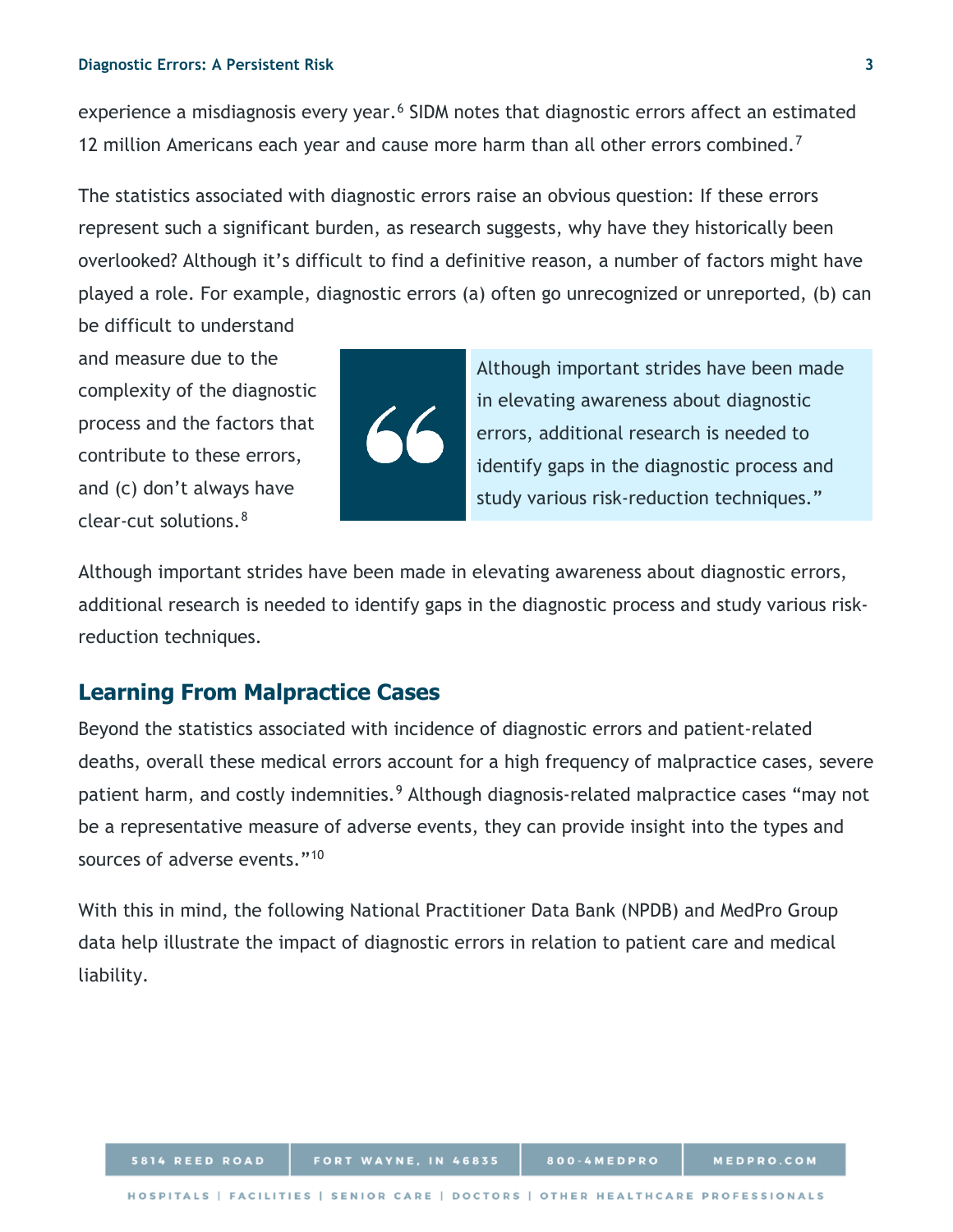

## **Figure 1a. Percentage of Cases by Allegation Group for Physicians, 2010–2019**

**Source:** National Practitioner Data Bank Public Use File, Dec. 2019. **Note:** Data does not include any payments by patient compensation funds.



## **Figure 1b. Average Indemnity by Allegation Group for Physicians, 2010–2019**

**Thousands** 

**Source:** National Practitioner Data Bank Public Use File, Dec. 2019. **Note:** Data does not include any payments by patient compensation funds.

| 5814 REED ROAD | <b>FORT WAYNE, IN 46835</b>                                                     | 800-4MEDPRO | MEDPRO.COM |
|----------------|---------------------------------------------------------------------------------|-------------|------------|
|                | HOSPITALS   FACILITIES   SENIOR CARE   DOCTORS   OTHER HEALTHCARE PROFESSIONALS |             |            |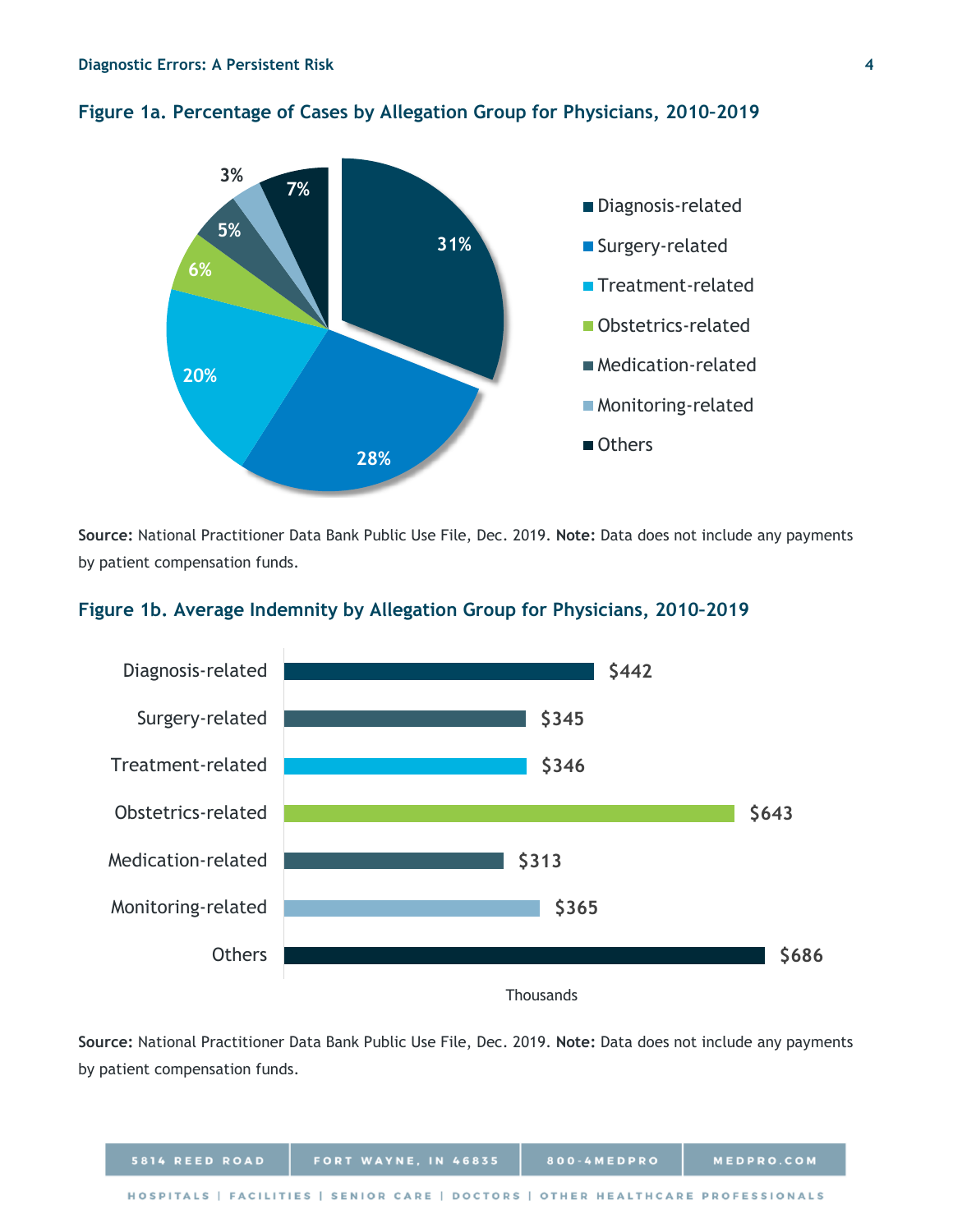



**Source:** National Practitioner Data Bank Public Use File, Dec. 2019. **Note:** Data does not include any payments by patient compensation funds.

## **Figure 2b. Diagnosis-Related: Average Indemnity for Physicians, 2015–2017**



**Source:** National Practitioner Data Bank Public Use File, Dec. 2019. **Note:** Data does not include any payments by patient compensation funds.

| 5814 REED ROAD                                                                  | FORT WAYNE, IN 46835 | 800-4MEDPRO | <b>MEDPRO.COM</b> |  |
|---------------------------------------------------------------------------------|----------------------|-------------|-------------------|--|
| HOSPITALS   FACILITIES   SENIOR CARE   DOCTORS   OTHER HEALTHCARE PROFESSIONALS |                      |             |                   |  |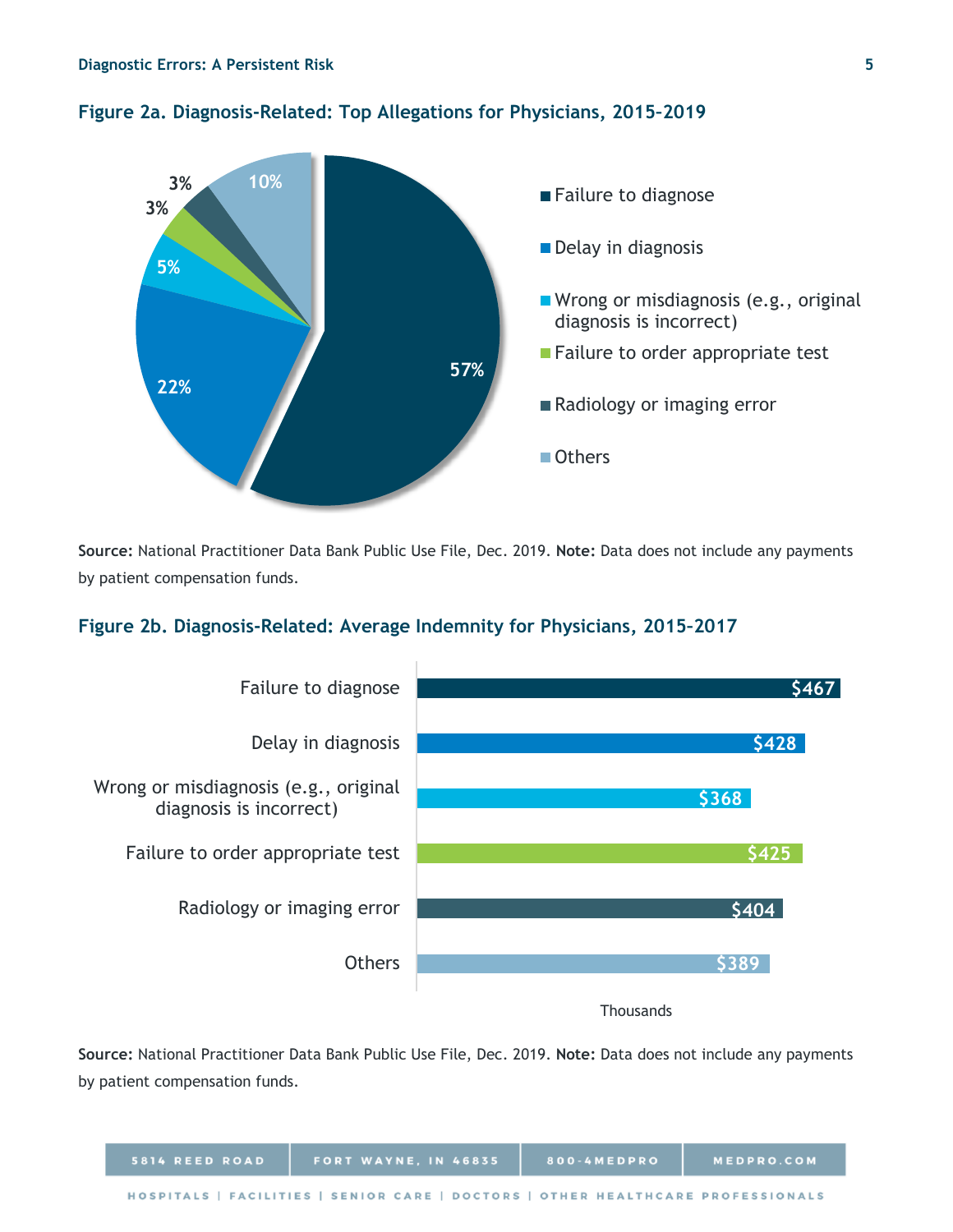The NPDB data in Figures 1a and 1b show that diagnosis-related allegations account for almost one-third of all physician cases and represent the third highest average indemnity. Figures 2a and 2b show that failure to diagnose is the top allegation category within diagnosis-related cases and accounts for the highest average indemnity of the diagnostic categories, followed by delay in diagnosis.

MedPro closed case data from 2010 to 2019 show that diagnosis-related case volume varies based on practice



Failure to diagnose is the top allegation category within diagnosis-related cases and accounts for the highest average indemnity of the diagnostic categories . . ."

setting. Across all practice settings, the majority of diagnosis-related cases are attributed to physician offices and clinics. However, when comparing cases within each location, the emergency department (ED) has the highest percentage of diagnosis-related cases. That is, while the ED only represents 18 percent of diagnosis-related cases overall, when looking at ED cases only, diagnosis-related allegations account for more than 60 percent of the case volume.[11](#page-9-10)



### **Figure 3. Diagnosis-Related Cases by Location**

**Source:** MedPro Group closed physician cases, 2010–2019.

| 5814 REED ROAD | <b>FORT WAYNE, IN 46835</b>                                                     | 800-4MEDPRO | <b>MEDPRO.COM</b> |
|----------------|---------------------------------------------------------------------------------|-------------|-------------------|
|                | HOSPITALS   FACILITIES   SENIOR CARE   DOCTORS   OTHER HEALTHCARE PROFESSIONALS |             |                   |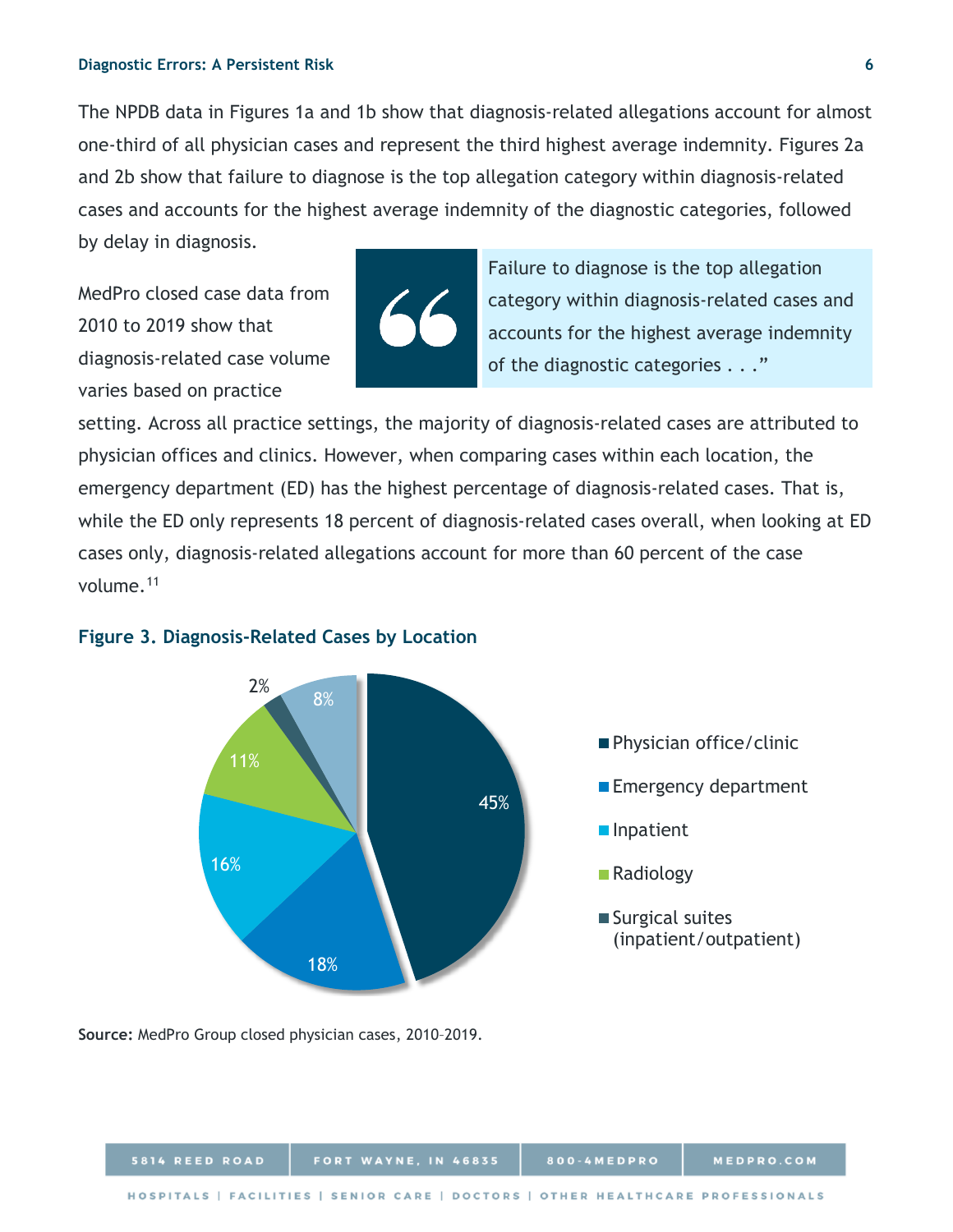Further analysis of diagnosis-related cases in physician offices and clinics reveals cancer as the leading condition cited in these cases. The top five types of cancer cited are lung, colorectal, breast, skin, and prostate.





**Source:** MedPro closed physician cases, 2010–2019.

MedPro data also give insight into the factors that contribute to diagnostic errors.

Contributing factors are multilayered issues or failures in the process of care that appear to



Clinical judgment is the most prevalent contributing factor; it is noted in almost every diagnosis-related allegation  $-$  a rate more than double that of the next most common risk factor (communication)."

have contributed to the patient outcome and/or to the initiation of the case, or they had a significant impact on case resolution. Generally, not just one issue leads to these cases, but rather a combination of issues. Clinical judgment is the most prevalent contributing factor; it is noted in almost every diagnosis-related allegation  $-$  a rate more than double that of the next most common risk factor (communication).

800-4MEDPRO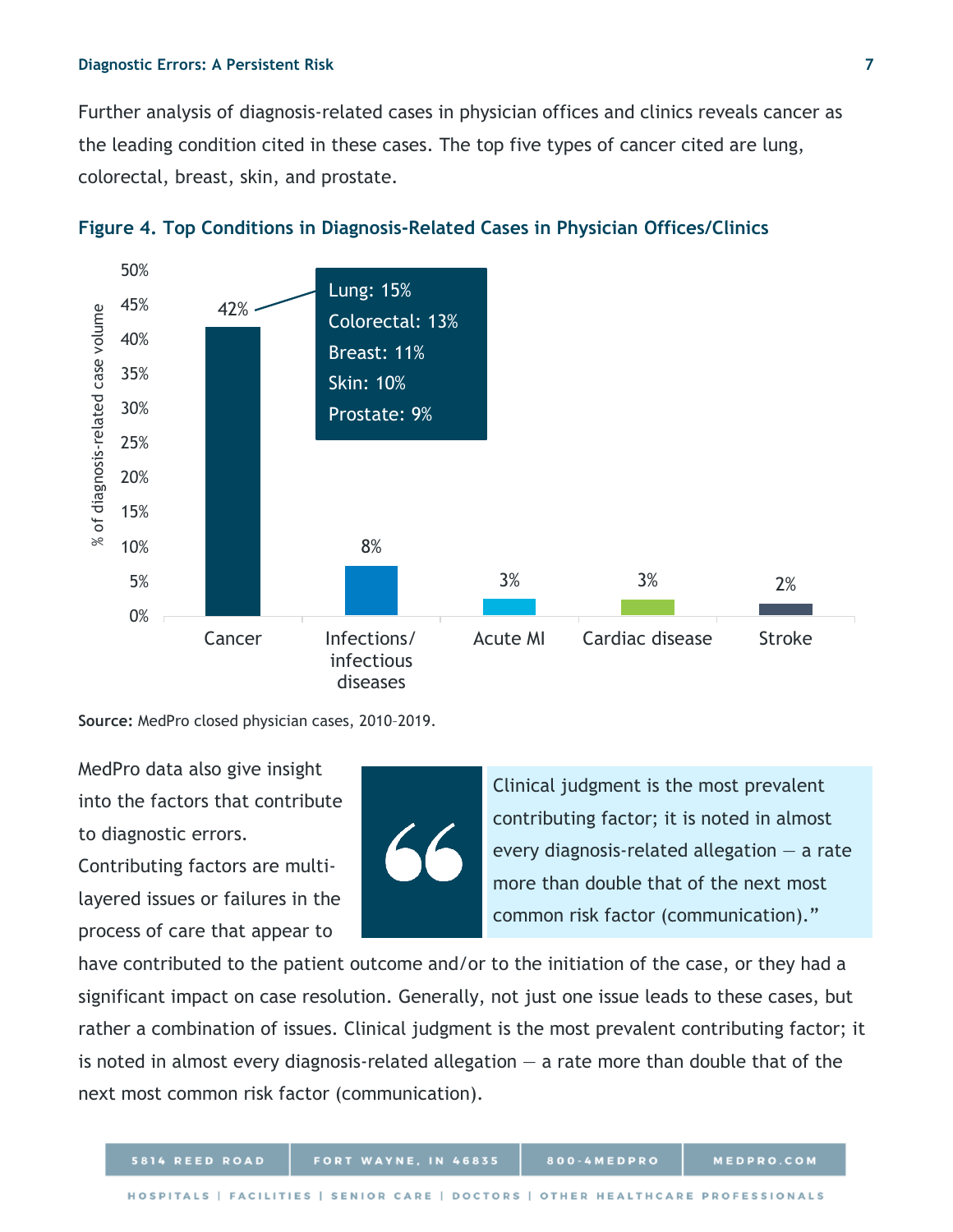

## **Figure 5. Top Risk Factors in Diagnosis-Related Allegations**

**Source:** MedPro closed physician cases, 2010–2019. **Note:** Totals exceed 100 percent because generally more than one factor is associated with each case.

Within the broad areas of risk noted in Figure 5 are more specific issues that lead to diagnostic failures or mishaps. Examples of such issues include:

- Cognitive and affective biases
- Breakdowns in communication between systems and providers and between providers and patients
- Vulnerabilities in clinical workflow processes and organizational policies
- Issues with information synthesis

Further, cases may involve multiple contributing factors and more than one provider. For this reason, the authors of a study about diagnostic errors in primary care settings explain that strategies to address these errors should target their common contributing factors, rather than "just attempt to augment knowledge or clinical skills related to specific diseases because such interventions may not generalize across diseases or care settings."[12](#page-9-11)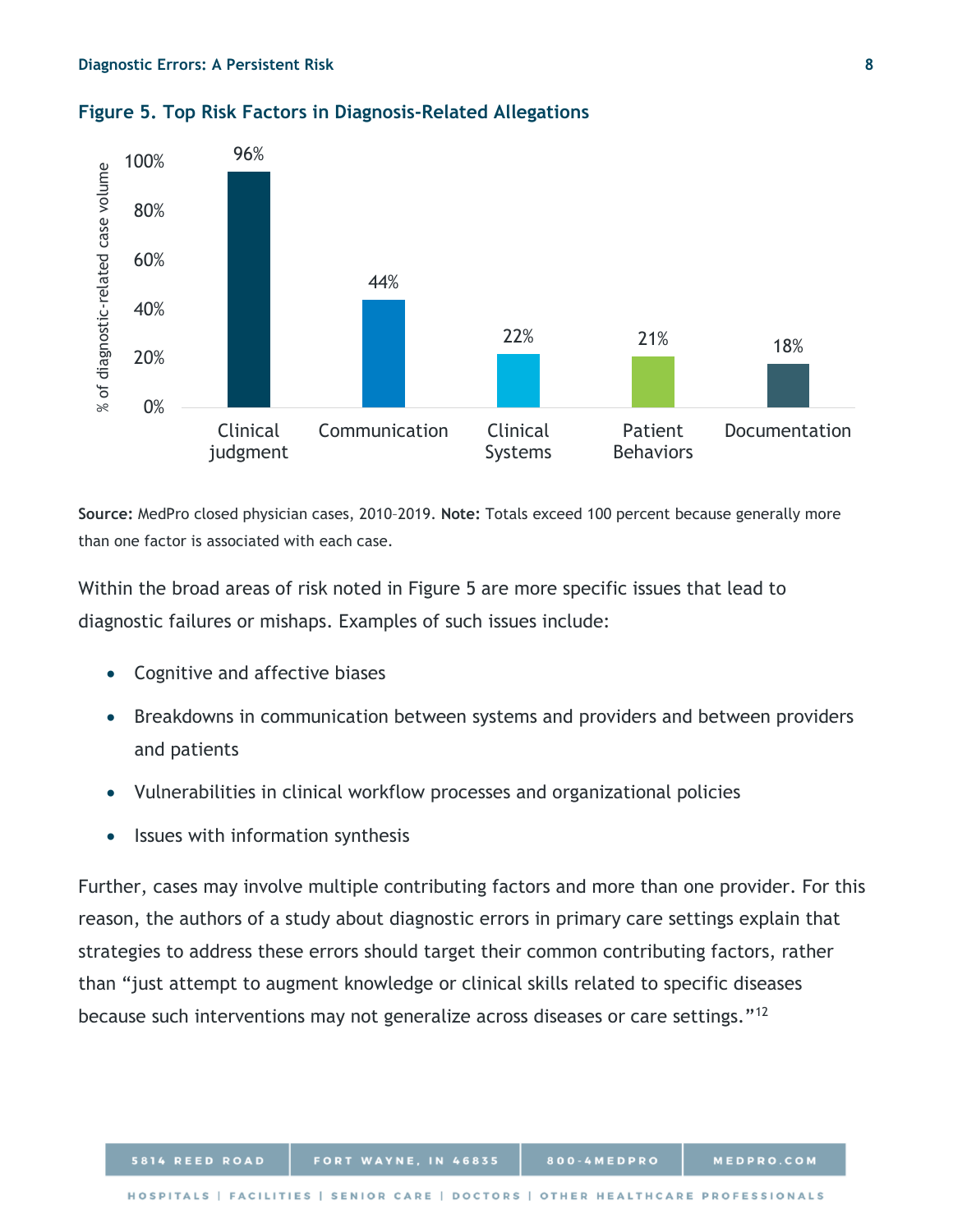From a risk management perspective, identifying and understanding the factors that contribute to diagnostic errors is an important first step in devising feasible risk-reduction strategies for various practice settings.

# **Take-Away Message**

Diagnostic errors represent a frequent, serious, and costly risk. Although not all diagnostic errors result in adverse events, many do  $-$  creating legitimate patient safety and liability concerns. By identifying and better understanding the factors that contribute to diagnosisrelated malpractice cases, healthcare organizations and providers can implement corrective actions to improve quality of care and reduce liability exposure.

## **Endnotes**

<sup>1</sup> Graber, M. L. (2020). Progress understanding diagnosis and diagnostic errors: Thoughts at year 10. *Diagnosis, 7*(3), 151-159.

 $2$  The Society to Improve Diagnosis in Medicine. (n.d.). What is diagnostic error? Retrieved from [www.improvediagnosis.org/what-is-diagnostic-error/](http://www.improvediagnosis.org/what-is-diagnostic-error/)

 $3$  Ibid.

 $\overline{a}$ 

<sup>4</sup> National Academies of Sciences, Engineering, and Medicine. (2015). *Improving diagnosis in health care.*  Washington, DC: The National Academies Press.

 $<sup>5</sup>$  Ibid.</sup>

<sup>6</sup> Landro, L. (2015, September 26). A medical detective story: Why doctors make diagnostic errors. *The Wall Street Journal.* Retrieved from [www.wsj.com/articles/a-medical-detective-story-why-doctors-make-diagnostic](http://www.wsj.com/articles/a-medical-detective-story-why-doctors-make-diagnostic-errors-1443295859)[errors-1443295859](http://www.wsj.com/articles/a-medical-detective-story-why-doctors-make-diagnostic-errors-1443295859)

 $7$  The Society to Improve Diagnosis in Medicine (n.d.). Frequently asked questions. Retrieved from [www.improvediagnosis.org/facts/](http://www.improvediagnosis.org/facts/)

<sup>8</sup> Zwaan, L., Schiff, G. D., & Singh, H. (2013, August). Advancing the research agenda. *BMJ Quality and Safety, 22*(Suppl 2), ii52–57; Graber, M. L., Wachter, R. M., & Cassel, C. K. (2012). Bringing diagnosis into the quality and safety equations. *Journal of the American Medical Association, 308*(12), 1211–1212.

<sup>9</sup> National Practitioner Data Bank Public Use File, Dec. 2019; The Society to Improve Diagnosis in Medicine, What is diagnostic error?

 $10$  Brown, T. (2013, July 18). Missed diagnoses may trigger primary care malpractice claims. Medscape. Retrieved from<http://www.medscape.com/viewarticle/808132>

| 5814 REED ROAD | <b>FORT WAYNE, IN 46835</b>                                                     | 800-4MEDPRO | MEDPRO.COM |
|----------------|---------------------------------------------------------------------------------|-------------|------------|
|                | HOSPITALS   FACILITIES   SENIOR CARE   DOCTORS   OTHER HEALTHCARE PROFESSIONALS |             |            |